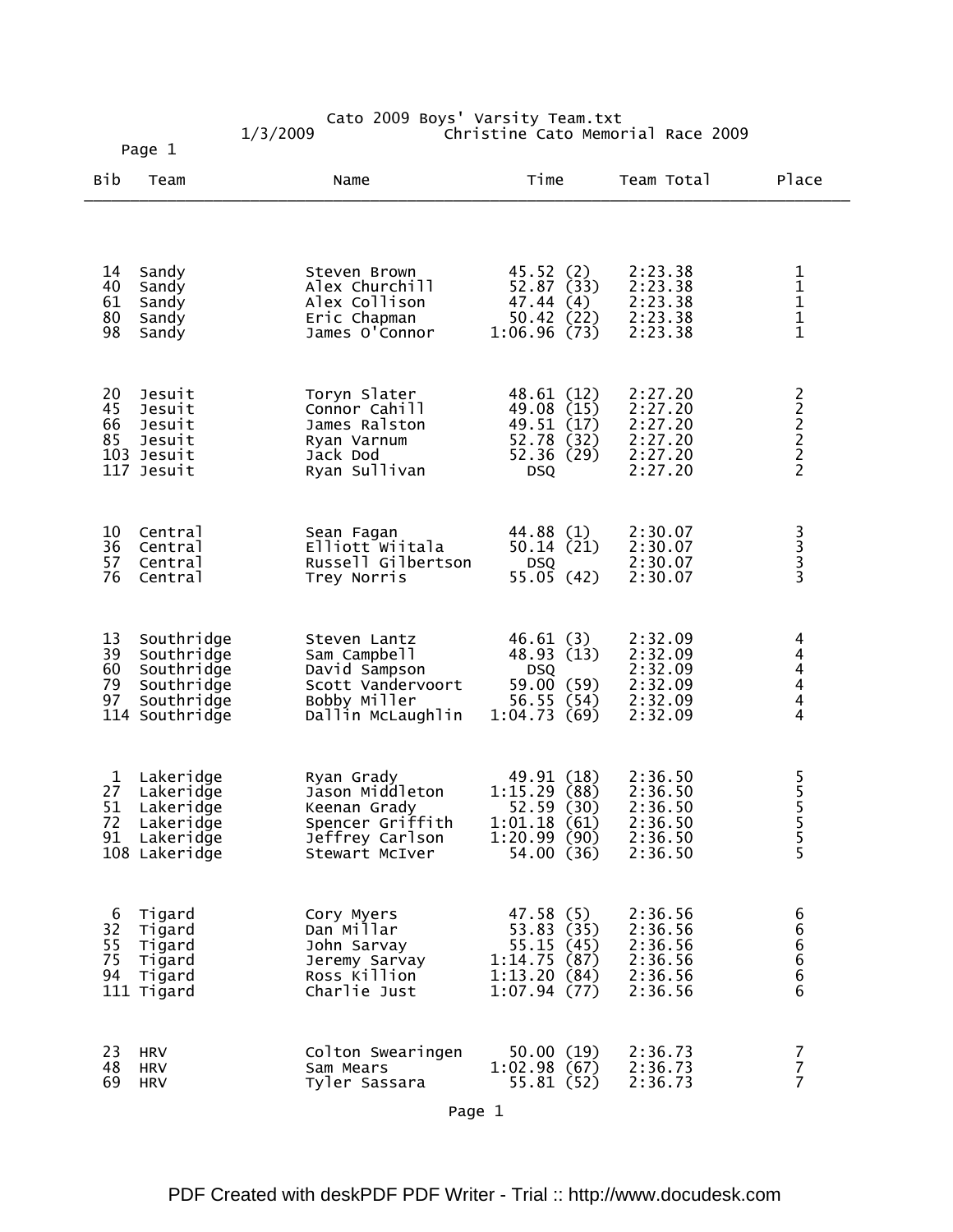| 88                   | <b>HRV</b>                                                             | Cato 2009 Boys' Varsity Team.txt<br>Taylor Bentz                             | <b>DNS</b>                                                         |                          | 2:36.73                                             | 7                                |
|----------------------|------------------------------------------------------------------------|------------------------------------------------------------------------------|--------------------------------------------------------------------|--------------------------|-----------------------------------------------------|----------------------------------|
|                      | 105 HRV<br>120 HRV                                                     | Matt Robertson<br>Scott Beadreau                                             | 1:00.19(60)                                                        | 50.92(23)                | 2:36.73<br>2:36.73                                  | $\overline{7}$<br>$\overline{7}$ |
| 12<br>38<br>59<br>78 | <b>OES</b><br><b>OES</b><br><b>OES</b><br><b>OES</b>                   | Thomas Cool<br>Lito Nicoli<br>Michael Gale<br>Stephen London                 | 48.38 (10)<br>1:05.18(70)<br>54.31 (38)<br>1:07.44(74)             |                          | 2:37.00<br>2:37.00<br>2:37.00<br>2:37.00            | 8888888                          |
| 96                   | <b>OES</b><br>113 OES                                                  | Paul Locker<br>Cameron Coppock                                               | 1:53.15(99)                                                        | 54.31 (38)               | 2:37.00<br>2:37.00                                  |                                  |
| 17<br>42<br>63<br>82 | <b>TDL</b><br><b>TDL</b><br><b>TDL</b><br><b>TDL</b><br><b>100 TDL</b> | Chazz Wolfe<br>Jacob Powell<br>Tyler Holeman<br>Connor Batty<br>Jonah Powell | 48.07 (8)<br>55.45 (48)<br>55.58 (50)<br>55.07 (43)<br>1:04.15(68) |                          | 2:38.59<br>2:38.59<br>2:38.59<br>2:38.59<br>2:38.59 | 9<br>9<br>9<br>9                 |
|                      |                                                                        |                                                                              |                                                                    |                          |                                                     |                                  |
| 43<br>64             | 18 Tualatin<br>Tualatin<br>Tualatin<br>83 Tualatin                     | Marcus Neff<br>Travis Liverman<br>Anthony Juliana<br>Beau Blades             | 50.00(19)<br>55.41(47)<br>56.38(53)<br>53.45 (34)                  |                          | 2:38.86<br>2:38.86<br>2:38.86<br>2:38.86            | 10<br>10<br>10<br>10             |
|                      | 101 Tualatin<br>116 Tualatin                                           | Jake Chrisman<br>Christian Bennet                                            | 1:10.08(81)<br>1:02.00(63)                                         |                          | 2:38.86<br>2:38.86                                  | 10<br>10                         |
| 24<br>49             | Sunset<br>Sunset<br>70 Sunset<br>89 Sunset                             | Sean Malloy<br>Alex Hempy<br>Brett Field<br>Eric Howell                      | 52.10(28)<br>51.37(25)<br>1:01.60(62)<br>57.82 (57)                |                          | 2:41.29<br>2:41.29<br>2:41.29<br>2:41.29            | 11<br>11<br>11<br>11             |
|                      | 106 Sunset<br>118 Sunset                                               | Grant Howell<br>Nick Oderman                                                 | 58.50 (58)<br>1:29.25(96)                                          |                          | 2:41.29<br>2:41.29                                  | 11<br>11                         |
| 26<br>50             | Lake Oswego<br>Lake Oswego<br>71 Lake Oswego<br>90 Lake Oswego         | Blair Wax<br>Stephan Sohlstrom<br>MacGregor Hodgson<br>Jeff Wells            | 55.79 (51)<br><b>DNF</b><br>51.96 (27)<br>55.08(44)                |                          | 2:42.83<br>2:42.83<br>2:42.83<br>2:42.83            | 12<br>12<br>12<br>12             |
|                      | 107 Lake Oswego<br>119 Lake Oswego                                     | Chase Fuller<br>Zack Chestler                                                | 57.49(56)<br>1:06.36(72)                                           |                          | 2:42.83<br>2:42.83                                  | 12<br>12                         |
| 3<br>52              | Lincoln<br>29 Lincoln<br>Lincoln                                       | Chris Perra<br>Marius Klatte<br>Chris DeLacy                                 | 48.24(9)<br>47.88(6)<br>1:32.74(97)                                |                          | 2:43.76<br>2:43.76<br>2:43.76                       | 13<br>13<br>13                   |
| 73<br>92             | Lincoln<br>Lincoln<br>109 Lincoln                                      | Winfield Jackson<br>Zac Hummel<br>Jake Marcy                                 | 1:07.64(75)<br><b>DNS</b><br><b>DNS</b>                            |                          | 2:43.76<br>2:43.76<br>2:43.76                       | 13<br>13<br>13                   |
| 19<br>44<br>65       | Grant<br>Grant<br>Grant                                                | Tommy Keil<br>Andy Newton<br>Max Conlon                                      | <b>DSQ</b>                                                         | 49.01 (14)<br>55.49 (49) | 2:46.50<br>2:46.50<br>2:46.50                       | 14<br>14<br>14                   |
|                      |                                                                        |                                                                              |                                                                    |                          |                                                     |                                  |